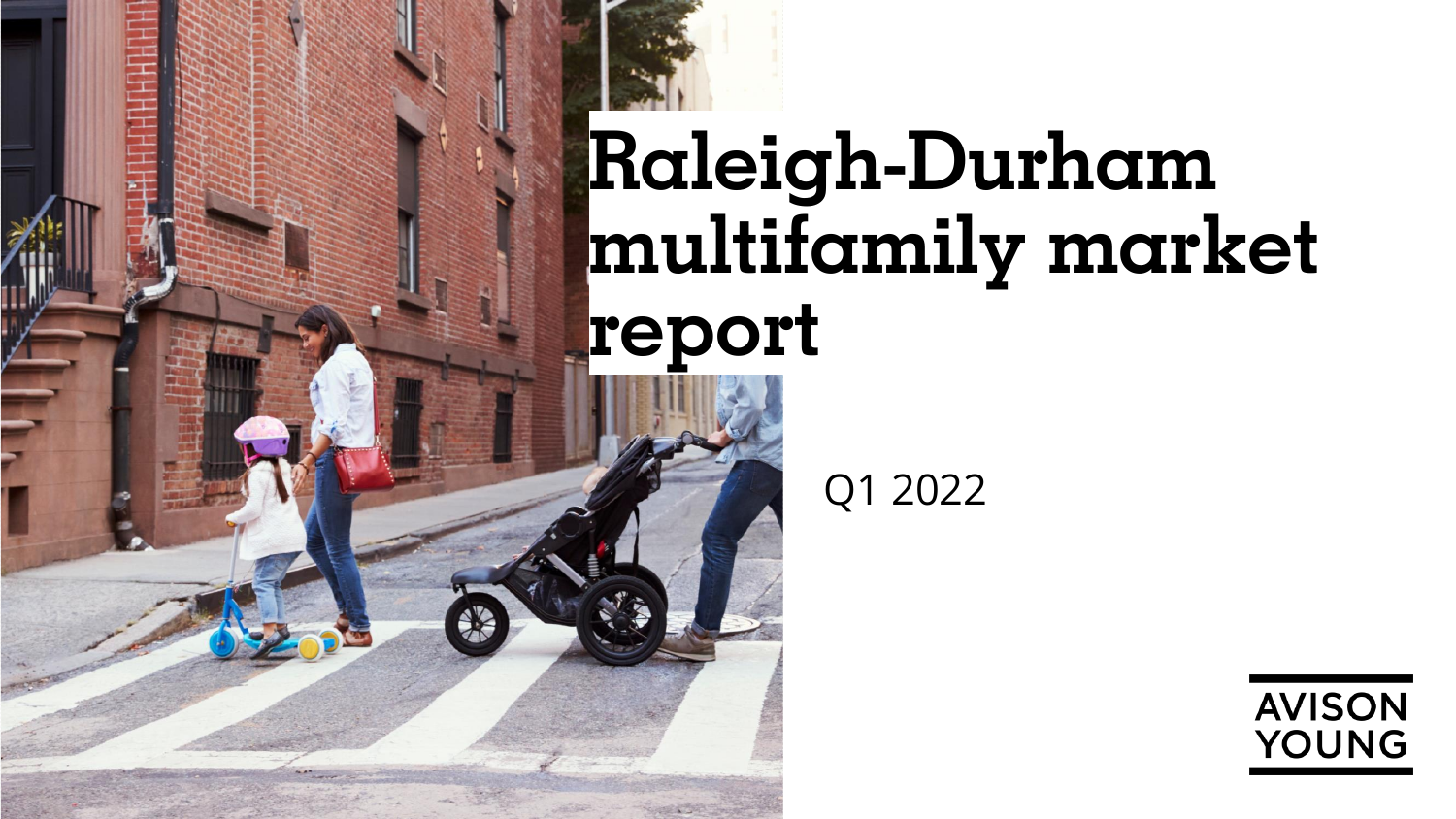## **Multifamily market trends**

### **Rent growth**

The Raleigh-Durham multifamily market continues to experience unrelenting demand with record occupancy rates allowing operators to increase rents. Annual effective rent growth on a psf basis reached 19.1% in the first quarter. Average rent growth in Class B product reached 18.1% year-over-year, the largest escalation among all asset classes. Increasing levels of new supply are expected to moderate annual effective rent growth toward historical norms in the long term.

### **Renewal rates**

Renewal rates in Raleigh-Durham increased by 5.8% year-over-year. During the height of the COVID-19 lockdown, renewals reached 52%. In the first quarter of 2022, it was apparent that apartment dwellers were once again staying in place with retention hitting 55.3%. While strong demand is fueling record-setting occupancies, increased renewal rates are also playing a factor in elevated occupancy, particularly in Class A product.

# **01 02 03**

### **Capital markets**

High demand and record-setting rent growth equated to another exceptional quarter for multifamily investment sales, with \$1.5 billion in property trades. Average cap rates were reported at 4.3% in the first quarter, down 30 bps year-over-year. Despite possible headwinds including rising interest rates, Raleigh-Durham's robust economic and population growth should keep investor demand strong in 2022.



© 2022 Avison Young. All rights reserved. E. & O.E.: The information contained herein was obtained from sources which we deem reliable and, while thought to be correct, is not guaranteed by Avison Young.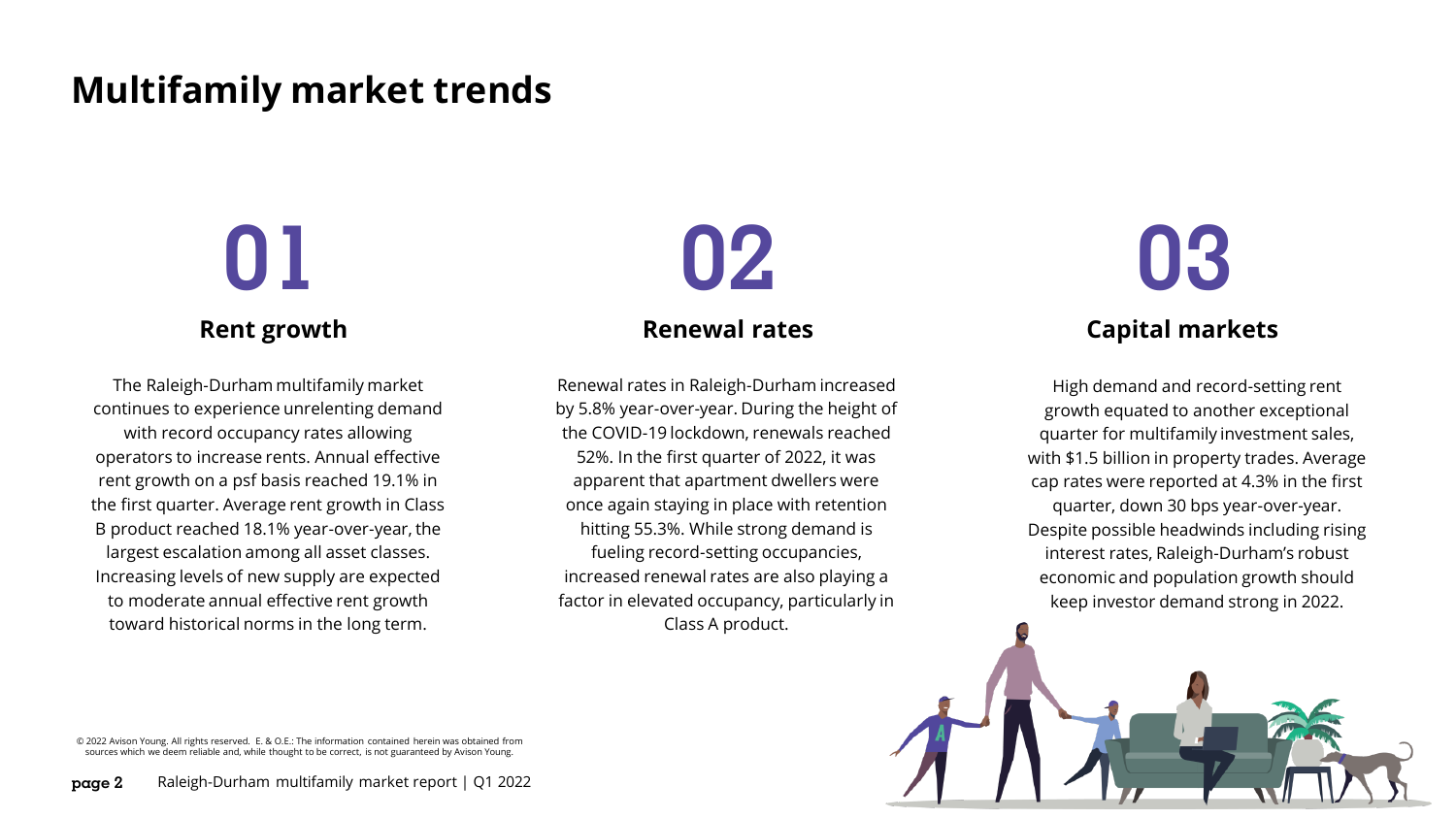## **Multifamily market indicators**



© 2022 Avison Young. All rights reserved. E. & O.E.: The information contained herein was obtained from sources which we deem reliable and, while thought to be correct, is not guaranteed by Avison Young.

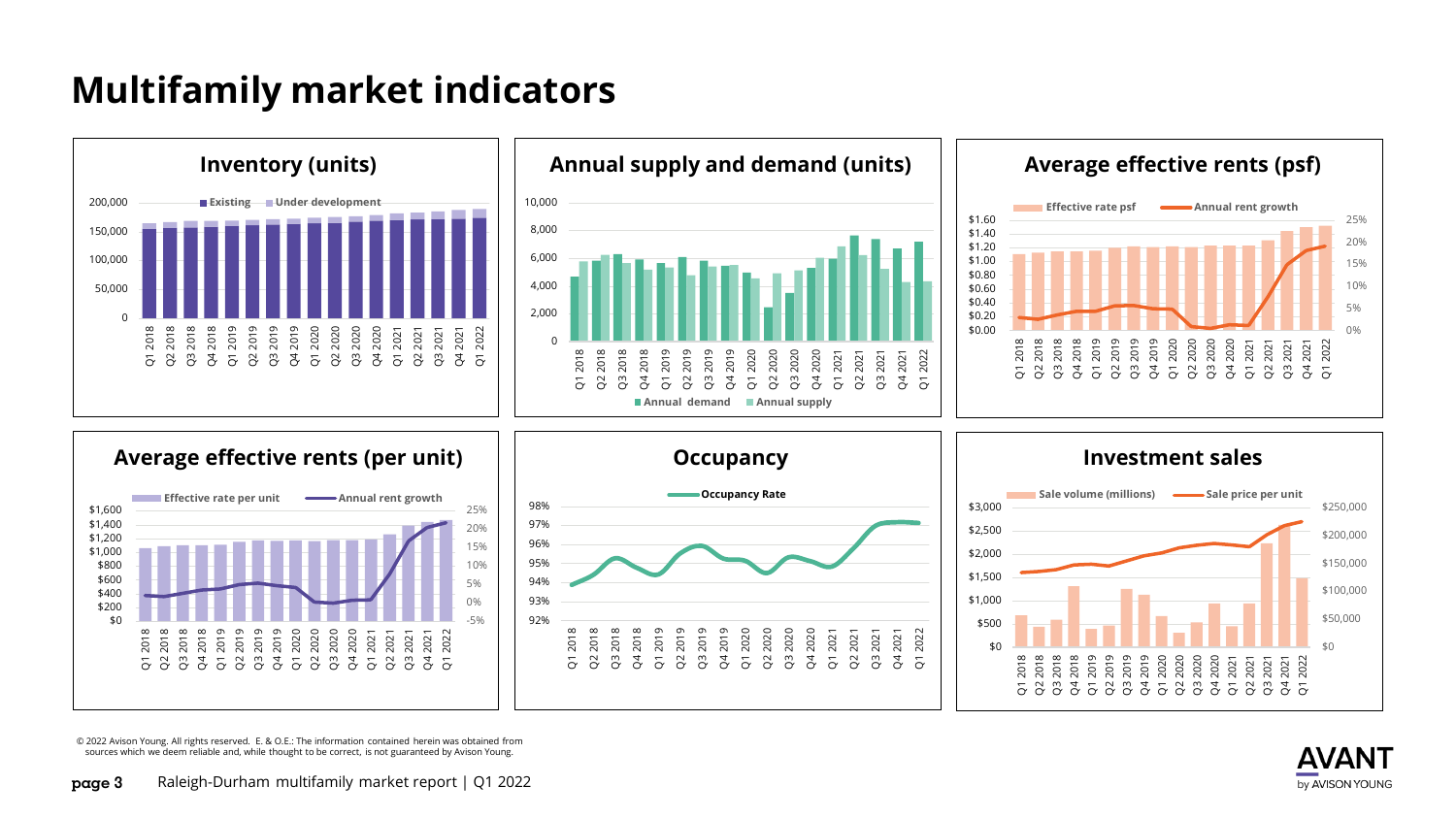## **Multifamily market activity**

#### **Recent sales activity – YTD 2022**

| Property                      | Seller                      | Total units | Total sales price (\$M) | Avg. unit size | Avg. price/unit | Avg. effective rent/sf |
|-------------------------------|-----------------------------|-------------|-------------------------|----------------|-----------------|------------------------|
| The Hartley at Blue Hill      | Woodfield Investments       | 414         | \$114                   | 983            | \$275,870       | \$2.00                 |
| Camden Asbury Village*        | TRS of Texas                | 350         | \$100                   | 1,003          | \$285,689       | \$1.63                 |
| 401 Oberlin                   | TriBridge Residential       | 244         | \$91                    | 1,006          | \$373,770       | \$1.91                 |
| Alta Wren                     | Newmark                     | 250         | \$91                    | 1,140          | \$364,000       | \$1.53                 |
| The Villages at Raleigh Beach | Halle Cos                   | 392         | \$84                    | 975            | \$215,179       | \$1.60                 |
| Aria North Hills**            | Dasmen Residential          | 392         | \$79                    | 749            | \$201,531       | \$1.61                 |
| Foster on the Park            | Blue Heron Asset Management | 164         | \$79                    | 837            | \$478,659       | \$2.40                 |
| Cadence at Cates Creek***     | Ardmore                     | 270         | \$76                    | 1,073          | \$279,630       | \$1.29                 |
| <b>ARIUM Cary Park</b>        | Passive Investing           | 288         | \$73                    | 965            | \$254,774       | \$1.57                 |
| 54 Station Apartments         | <b>Chaucer Creek</b>        | 288         | \$73                    | 999            | \$251,736       | \$1.42                 |
| Aurella Cary**                | Dasmen Residential          | 360         | \$73                    | 779            | \$201,614       | \$1.48                 |
| Emerald Place**               | Dasmen Residential          | 320         | \$65                    | 768            | \$201,613       | \$1.55                 |

*\** TRST Sunbelt apt recap 2022 portfolio (\$100m of \$2.1b)

\*\* Dasmen Residential NC apartment portfolio (\$436m of \$475m)

\*\*\* Ardmore Residential NC apartment portfolio (\$76m of \$174m)

#### **Notable development**

| Property                     | Submarket                | Property status                        | Total units | Property Type | Developer                                       |
|------------------------------|--------------------------|----------------------------------------|-------------|---------------|-------------------------------------------------|
| Platform                     | Central Raleigh          | Under construction                     | 432         | Wrap          | Kane Realty Corporation                         |
| The Retreat at Fuquay Varina | South Cary / Apex        | Under construction/lease-<br>up        | 432         | Garden        | Berkley Hall                                    |
| Alta Davis                   | North Cary / Morrisville | Under construction/lease-<br><b>up</b> | 403         | Garden        | <b>Wood Partners</b>                            |
| Ardmore at Flowers           | Southeast Raleigh        | Under construction                     | 396         | Garden        | Ardmore Residential                             |
| Seaboard Station Block A     | Central Raleigh          | Under construction                     | 395         | Podium        | Hoffman & Associates                            |
| The Eastern                  | Near North Raleigh       | Under construction/lease-<br>up        | 376         | Podium        | Kane Realty Corporation<br><i><b>IMPLEM</b></i> |

by AVISON YOUNG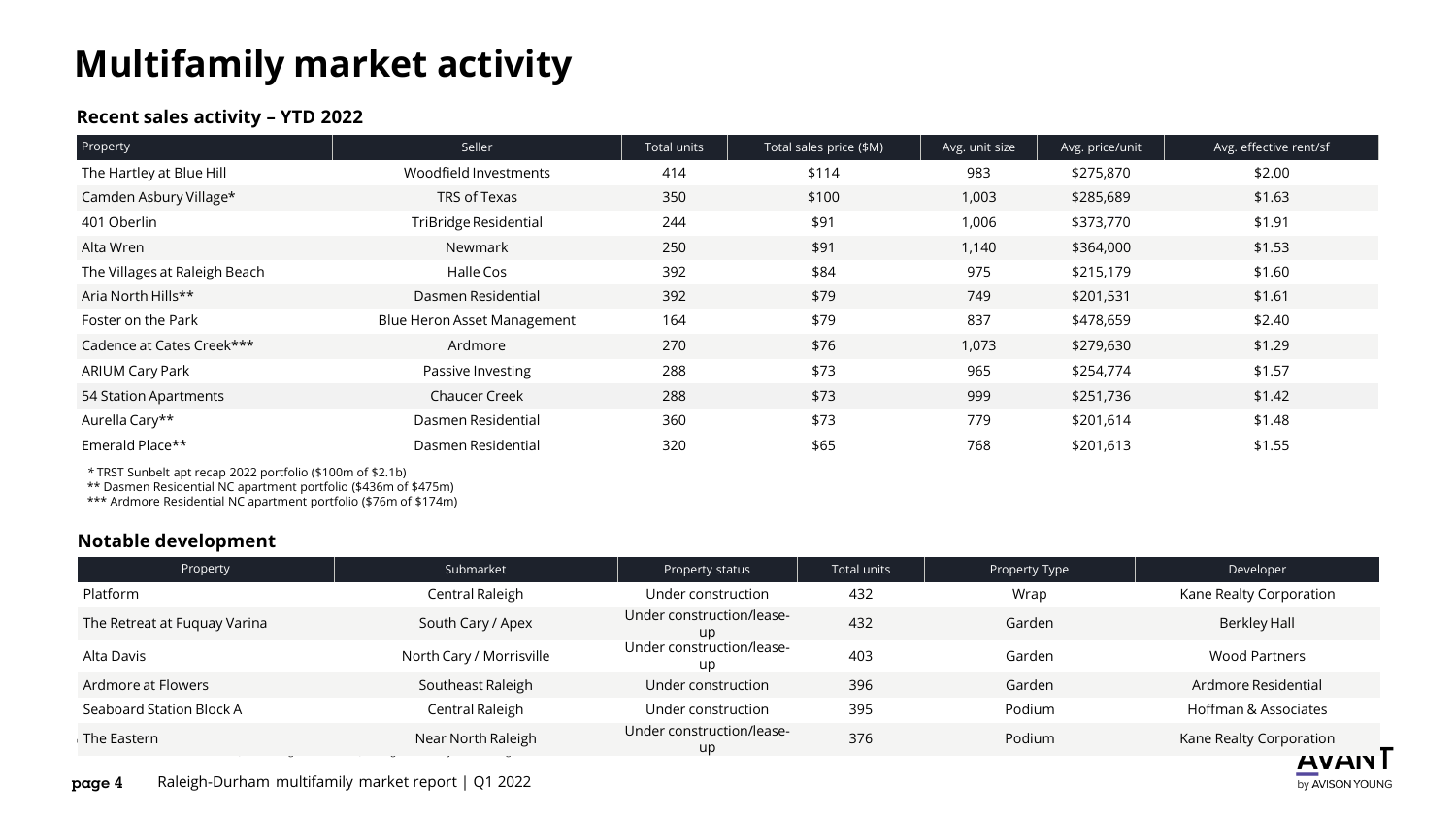## **Multifamily market stats by submarket**

|                           |                       |                    | <b>Net Demand</b> | <b>New Supply</b>        |                             | <b>Average effective rents</b> |          |  |
|---------------------------|-----------------------|--------------------|-------------------|--------------------------|-----------------------------|--------------------------------|----------|--|
| <b>By Submarket</b>       | <b>Existing units</b> | <b>Occupancy</b> % | <b>TTM</b>        | <b>TTM</b>               | <b>Under Const. (units)</b> | Rent/unit                      | Rent/psf |  |
| Central Raleigh           | 24,588                | 96.8%              | 581               | 655                      | 3,295                       | \$1,528                        | \$1.66   |  |
| Chapel Hill/Carrboro      | 17,272                | 97.9%              | 1,054             | 418                      | 825                         | \$1,477                        | \$1.57   |  |
| East Durham               | 7,920                 | 97.4%              | 398               | 251                      | 84                          | \$1,362                        | \$1.43   |  |
| Far North Raleigh         | 10,709                | 97.2%              | 421               | 240                      | 568                         | \$1,416                        | \$1.41   |  |
| Near North Raleigh        | 16,949                | 96.6%              | 437               | 78                       | 1,989                       | \$1,458                        | \$1.59   |  |
| North Cary/Morrisville    | 19,751                | 97.0%              | 1,317             | 1,030                    | 1,492                       | \$1,537                        | \$1.51   |  |
| Northeast Raleigh         | 9,520                 | 97.0%              | 411               | 210                      | 1,667                       | \$1,379                        | \$1.43   |  |
| Northwest Durham/Downtown | 14,827                | 97.3%              | 368               | 171                      | 1,487                       | \$1,575                        | \$1.80   |  |
| Northwest Raleigh         | 10,244                | 96.7%              | 175               | $\overline{\phantom{a}}$ | 261                         | \$1,474                        | \$1.46   |  |
| South Cary/Apex           | 13,467                | 96.7%              | 976               | 763                      | 1,624                       | \$1,462                        | \$1.45   |  |
| Southeast Raleigh         | 13,046                | 97.9%              | 761               | 533                      | 1,493                       | \$1,429                        | \$1.44   |  |
| Southwest Durham          | 16,182                | 97.5%              | 416               | $\overline{\phantom{a}}$ | 559                         | \$1,397                        | \$1.43   |  |
| <b>Market Total</b>       | 174,475               | 97.1%              | 7,315             | 4,349                    | 15,344                      | \$1,469                        | \$1.52   |  |

© 2022 Avison Young. All rights reserved. E. & O.E.: The information contained herein was obtained from sources which we deem reliable and, while thought to be correct, is not guaranteed by Avison Young.